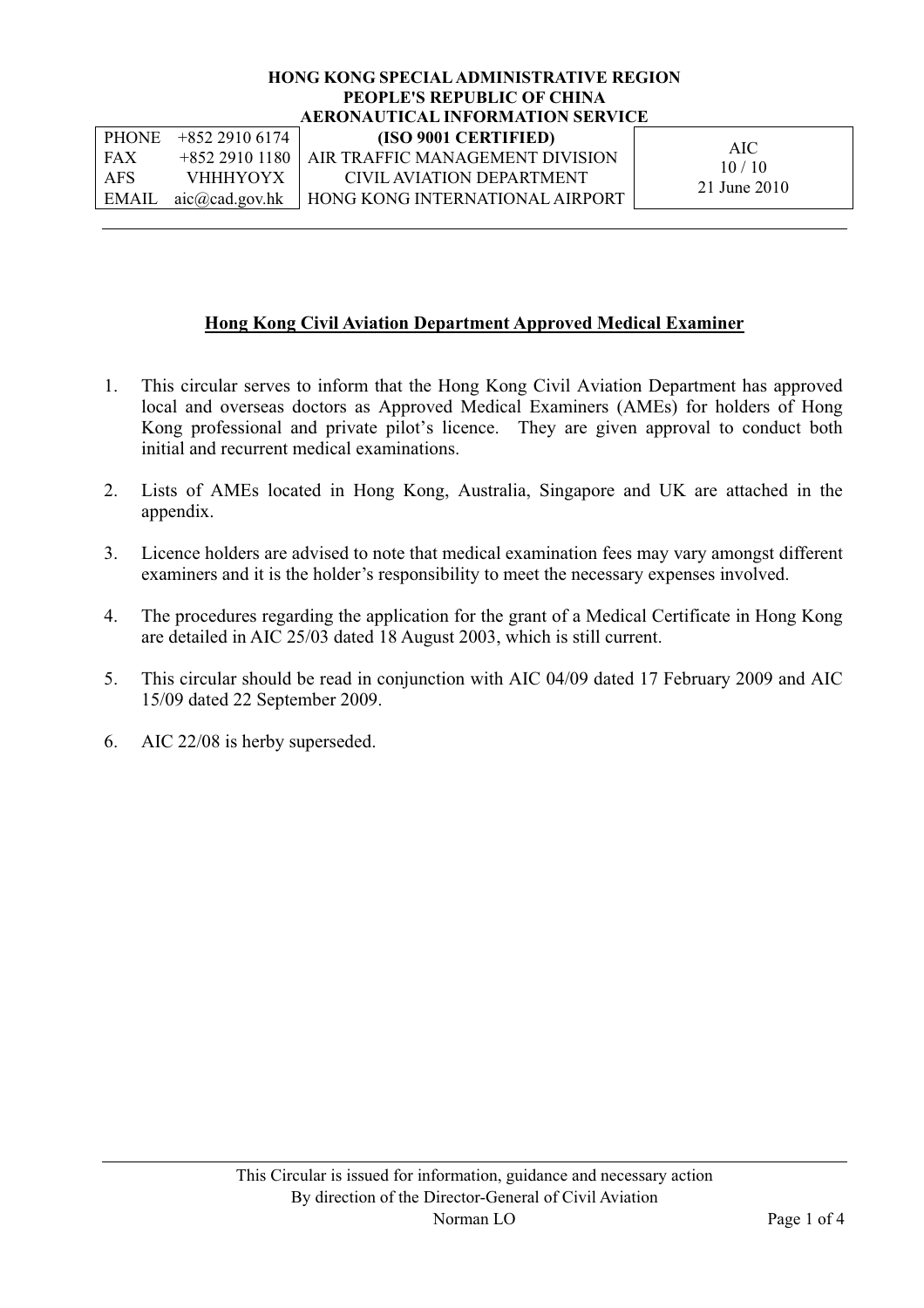| <b>Name of Doctor</b> | <b>Address</b>                                            | <b>Class</b>  | Ref. Code   | <b>Validity Period (YMD)</b> |
|-----------------------|-----------------------------------------------------------|---------------|-------------|------------------------------|
| CHAPMAN P. J. C.      | The Aeromedical Centre                                    | One/Two       | AME/11/2007 | 2007/08/02 To 2010/08/01     |
|                       | <b>Caledonian House</b>                                   |               |             |                              |
|                       | Reigate Road, Hookwood                                    |               |             |                              |
|                       | Surrey RH6 0AP                                            |               |             |                              |
|                       | United Kingdom                                            |               |             |                              |
|                       | Tel. No.: 0 1293 771178                                   |               |             |                              |
|                       | Fax No.: 0 1293 825673                                    |               |             |                              |
|                       |                                                           |               |             |                              |
| <b>CHEN Stephen</b>   | Unit 27<br>City Medical Centre 2/F                        | One/Two       | AME/05/2005 | 2008/07/12 To 2011/07/11     |
|                       | <b>City Garden Maximall</b>                               |               |             |                              |
|                       | 231 - 233 Electric Road                                   |               |             |                              |
|                       | North Point                                               |               |             |                              |
|                       | Hong Kong                                                 |               |             |                              |
|                       |                                                           |               |             |                              |
|                       | Tel. No.: 2578 1212<br>Fax No.: 2578 1880                 |               |             |                              |
|                       |                                                           |               |             |                              |
| <b>CHIK Wai Chi</b>   | c/o Labour Department<br>15/F Harbour Building            | One/Two       | AME/13/2007 | 2007/11/02 To 2010/11/01     |
|                       | 38 Pier Road                                              |               |             |                              |
|                       | Central                                                   |               |             |                              |
|                       | Hong Kong                                                 |               |             |                              |
|                       |                                                           |               |             |                              |
|                       | Tel. No.: N/A                                             |               |             |                              |
|                       | Fax No.: N/A                                              |               |             |                              |
| <b>CHUA Sing Hue</b>  | Raffles Medical Group                                     | One/Two       | AME/17/2004 | 2008/01/22 To 2011/01/21     |
| Eunice                | 585 North Bridge Road                                     |               |             |                              |
|                       | Raffles Hospital #11-00                                   |               |             |                              |
|                       | Singapore 188770                                          |               |             |                              |
|                       | Tel. No.: 6311 1111                                       |               |             |                              |
|                       | Fax No.: 6338 1318                                        |               |             |                              |
| <b>COCKS Robert A</b> | Cathay Pacific Airways Ltd.                               | One/Two/Three | AME/03/2009 | 2010/02/22 To 2013/02/21     |
|                       | <b>Aviation Medicine Office</b>                           |               |             |                              |
|                       | 2/F, Central Tower, Cathay City                           |               |             |                              |
|                       | 8 Scenic Road                                             |               |             |                              |
|                       | Hong Kong International Airport                           |               |             |                              |
|                       | Lantau                                                    |               |             |                              |
|                       | Hong Kong                                                 |               |             |                              |
|                       | Tel. No.: 2747 2922                                       |               |             |                              |
|                       | Fax No.: 2362 4636                                        |               |             |                              |
| <b>EDGINGTON K.</b>   | <b>Airport Medical Services Limited</b>                   | One/Two/Three | AME/04/2009 | 2009/11/11 To 2012/11/10     |
|                       | 35 Massetts Road                                          |               |             |                              |
|                       | Horley                                                    |               |             |                              |
|                       | Surrey RH6 7DQ                                            |               |             |                              |
|                       | <b>UNITED KINGDOM</b>                                     |               |             |                              |
|                       |                                                           |               |             |                              |
|                       | Tel. No.: +44(0)1293 775336<br>Fax No.: +44(0)1293 775344 |               |             |                              |
|                       |                                                           |               |             |                              |
| FOWLER J. G.          | 5 Brookside                                               | One/Two       | AME/01/2009 | 2009/08/25 To 2012/08/24     |
|                       | 31 Ko Tong                                                |               |             |                              |
|                       | Sai Kung North<br><b>New Territories</b>                  |               |             |                              |
|                       | Hong Kong                                                 |               |             |                              |
|                       |                                                           |               |             |                              |
|                       | Tel. No.: 2328 2122                                       |               |             |                              |
|                       | Fax No.: 2328 2122                                        |               |             |                              |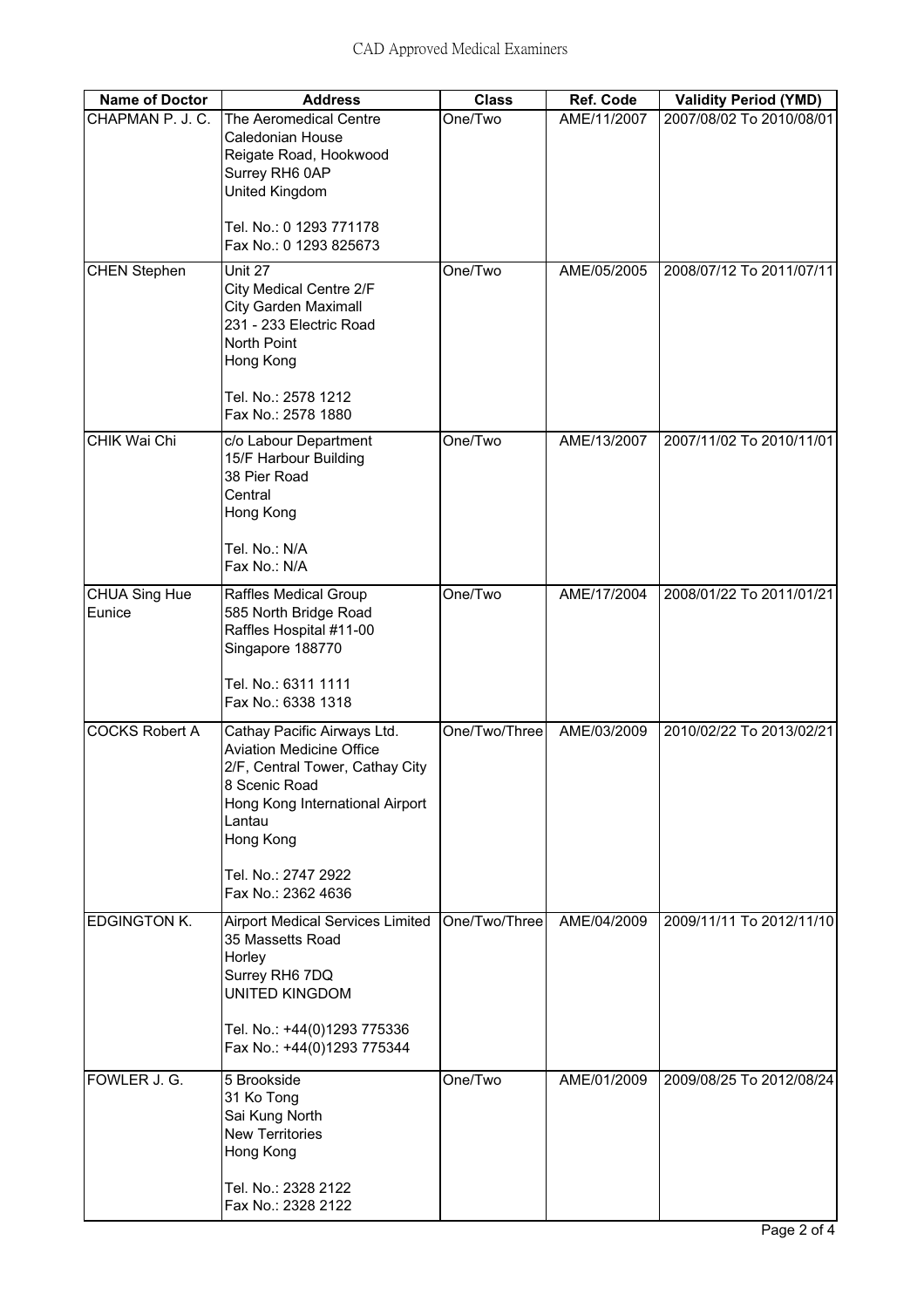| FU Cho-shun<br>Samuel        | <b>Melbourne Medical Practice</b><br>Suite 1608, Melbourne Plaza<br>33 Queen's Road Central<br>Hong Kong                                                                     | One/Two       | AME/07/2008 | 2008/10/08 To 2011/04/07 |
|------------------------------|------------------------------------------------------------------------------------------------------------------------------------------------------------------------------|---------------|-------------|--------------------------|
|                              | Tel. No.: 2525 6662<br>Fax No.: 2525 6661                                                                                                                                    |               |             |                          |
| <b>JENNINGS Reece</b><br>lan | <b>Control Tower Building</b><br><b>Anderson Drive</b><br>Parafield Airport, SA 5106<br>South Australia<br>Tel. No.: 08 8250 1333<br>Fax No.: 08 8250 0500                   | One/Two       | AME/05/2008 | 2008/07/22 To 2011/07/21 |
| KONG Hing Kei                | c/o Labour Department<br>15/F Harbour Building<br>38 Pier Road<br>Central<br>Hong Kong<br>Tel. No.: N/A<br>Fax No.: N/A                                                      | One/Two       | AME/09/2007 | 2007/07/01 To 2010/06/30 |
| <b>LEE Horace</b>            | Cathay Pacific Airways Ltd.<br><b>Aviation Medicine Office</b><br>2/F, Central Tower, Cathay City<br>8 Scenic Road<br>Hong Kong International Airport<br>Lantau<br>Hong Kong | One/Two/Three | AME/04/2010 | 2010/03/17 To 2013/03/16 |
|                              | Tel. No.: 27472922<br>Fax No.: 2362 4636                                                                                                                                     |               |             |                          |
| LIEW M.                      | Cathay Pacific Airways Ltd.<br><b>Aviation Medicine Office</b><br>2/F, Central Tower, Cathay City<br>8 Scenic Road<br>Hong Kong International Airport<br>Lantau<br>Hong Kong | One/Two/Three | AME/05/2009 | 2007/01/13 To 2013/01/13 |
|                              | Tel. No.: 2747 2922<br>Fax No.: 2362 4636                                                                                                                                    |               |             |                          |
| O'TREMBA F. M.               | Dr Vio & Partners<br>11/F., Kaiseng Commercial<br>Centre<br>4-6 Hankow Road<br>Tsim Sha Tsui<br>Kowloon<br><b>HONG KONG</b>                                                  | One/Two/Three | AME/02/2009 | 2009/12/11 To 2012/12/10 |
|                              | Tel. No.: 2369 3329<br>Fax No.: 2369 7955                                                                                                                                    |               |             |                          |
| <b>OLIVER James</b>          | <b>Island Health</b><br>Suite 109A<br>Discovery Bay Plaza<br>Discovery Bay<br>Lantau<br>Hong Kong<br>Tel. No.: 2987 7575<br>Fax No.: 2987 8055                               | One/Two       | AME/06/2008 | 2008/09/23 To 2011/09/22 |